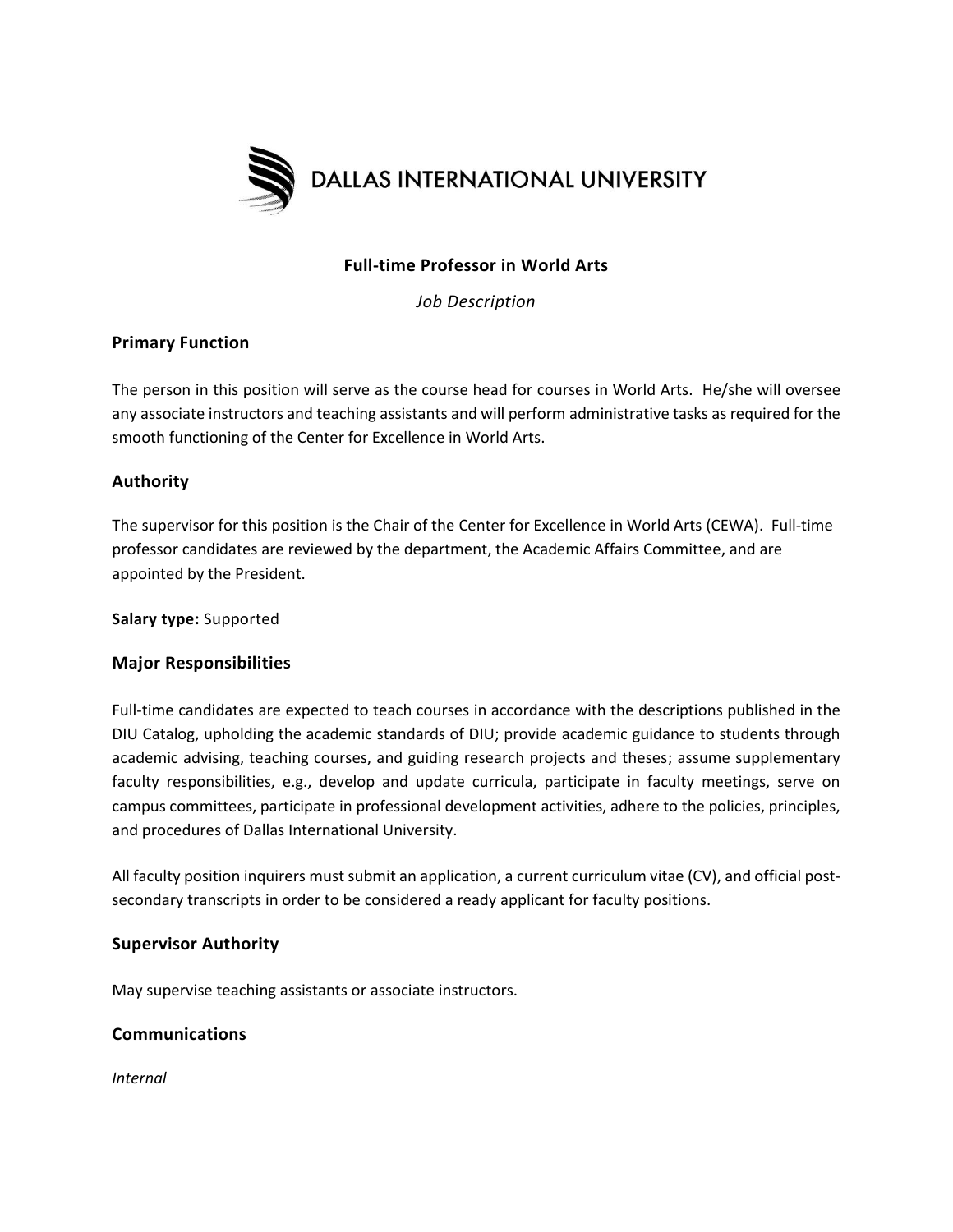Daily contact with students and frequent contact with professors and department chair

#### *External*

- 1. Some contact with administrators at other academic institutions
- 2. Frequent contact with members of the educational community.

#### *Student Contact*

Daily contact with students during the work week (answering emails and providing office hours).

### **Physical Requirements**

Requires only occasional, moderate physical effort.

### **Working Environment**

Seldom or never exposed to unpleasant working conditions.

# **Education / Experience**

Applicants should:

- Have a terminal degree in a world arts-related field such as ethnomusicology or folkloristics, worship studies or theology of the arts, missiology, anthropology, arts performance, or expressive arts therapy, with a publication record demonstrating an expertise that would contribute to the department.
- Be willing to receive a broad foundation of on-the-job training in world arts before receiving a teaching assignment, with the understanding that unless they have a degree in World Arts, this may take a year or more.
- Demonstrate an ability to teach creatively and effectively.
- Be committed to the academic community and to academic excellence.
- Be proficient in written and spoken English.
- Be committed to continued personal and professional development.

#### *Certification*

No licensure or certification required.

#### **Job-related Skills**

- 1. Experience in teaching in higher education
- 2. A research record in their domain of interest